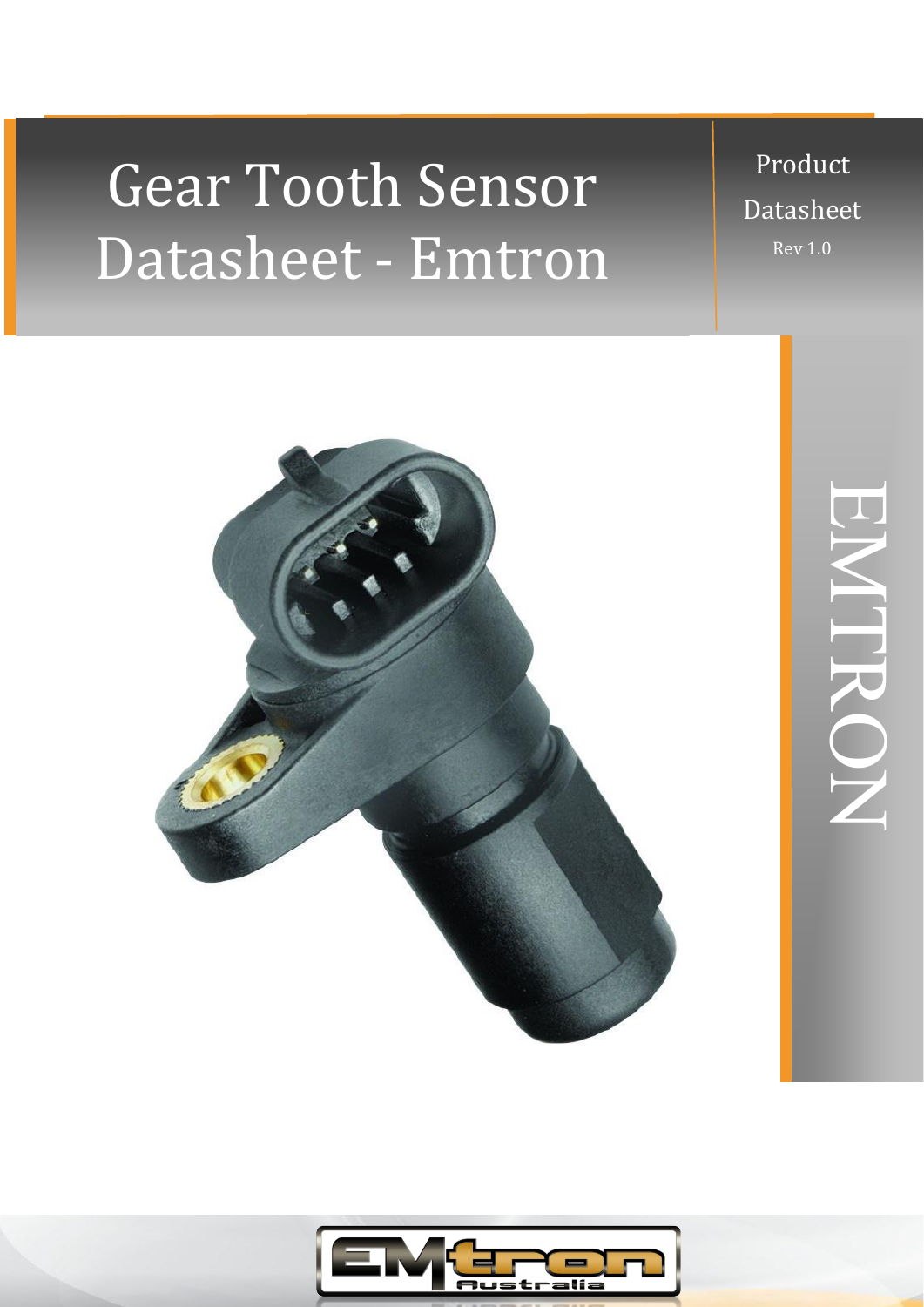# **1.0 Description**

The Emtron Gear Tooth Sensor is a state-of-the-art flange mounted hall effect Hall Effect sensor designed for use in applications where ferrous edge detection/near zero speed sensing is required. Being of a single Hall design, the sensor is immune to alignment issues allowing unlimited mounting positions.

Features & Benefits:

- From near zero speed up to 15 kHz sensing capability
- Capable of operating up to 150ºC
- Plastic flange mount-housing
- Resistant to fuels, solvents, and lubricants associated with vehicles
- RoHS compliant
- Sealed design exceeds IEC60529 IP67 standard for immersion
- Easily customizable connector orientation
- Typical air gap of 1.5 mm (With recommended target type; see drawing)
- Mating connector Delphi 12162280 (Type 102) \*
- Mating connector pin Delphi PN: 12124075 or 12124076\* \*See Appendix Drawings

Typical Applications:

- Engine Speed Sensor (Both Crank & Sync)
- Transmission Speed Sensor
- Wheel Speed Sensor
- Tail Shaft Speed Sensor

# **2.0 Specifications**

| <b>Electrical Specifications</b> |                                                                           |  |
|----------------------------------|---------------------------------------------------------------------------|--|
| <b>Operating Voltage Range</b>   | 5-30 VDC                                                                  |  |
| Supply Current                   | 6 <sub>m</sub> A max                                                      |  |
| <b>Output Saturation Voltage</b> | $600 \text{ mV}$ max                                                      |  |
| <b>Output Current</b>            | 25 mA max                                                                 |  |
| <b>Operating Temperature</b>     | -40°to 150ºC*                                                             |  |
| Storage Temperature Range        | -55°to 150ºC                                                              |  |
| Output Rise time                 | $10\mu$ S                                                                 |  |
| Output Fall time                 | $10\mu S$                                                                 |  |
| <b>Bulk Current Injection</b>    | SAE J1113-4 (250klHz to 500MHz; 100mA/m)                                  |  |
| <b>Conduction and Coupling</b>   | SAE J1113-12 (±200V)                                                      |  |
| Electronic Discharge             | SAE J1113-13 (±15kV)                                                      |  |
| Radiated Immunity                | SAE J1113-21 (10kHz to 18GHz; 200 V/m)                                    |  |
| Immunity to Magnetic Fields      | SAE J1113-22 (600 micro T AC Field; 5Hz to 2kHz; .2 m T & 1 m T DC Field) |  |
| <b>Radiated Emissions</b>        | SAE J1113-23                                                              |  |
| Immunity to AC Fields            | SAE J1113-25 (15kV/m)                                                     |  |
| <b>Radiated Emissions</b>        | SAE J1113-41 (Class 4)                                                    |  |
| Maximum Speed                    | 15kHz                                                                     |  |

\*For continuous operation at 150°C supply voltage should be limited to 5.5V max.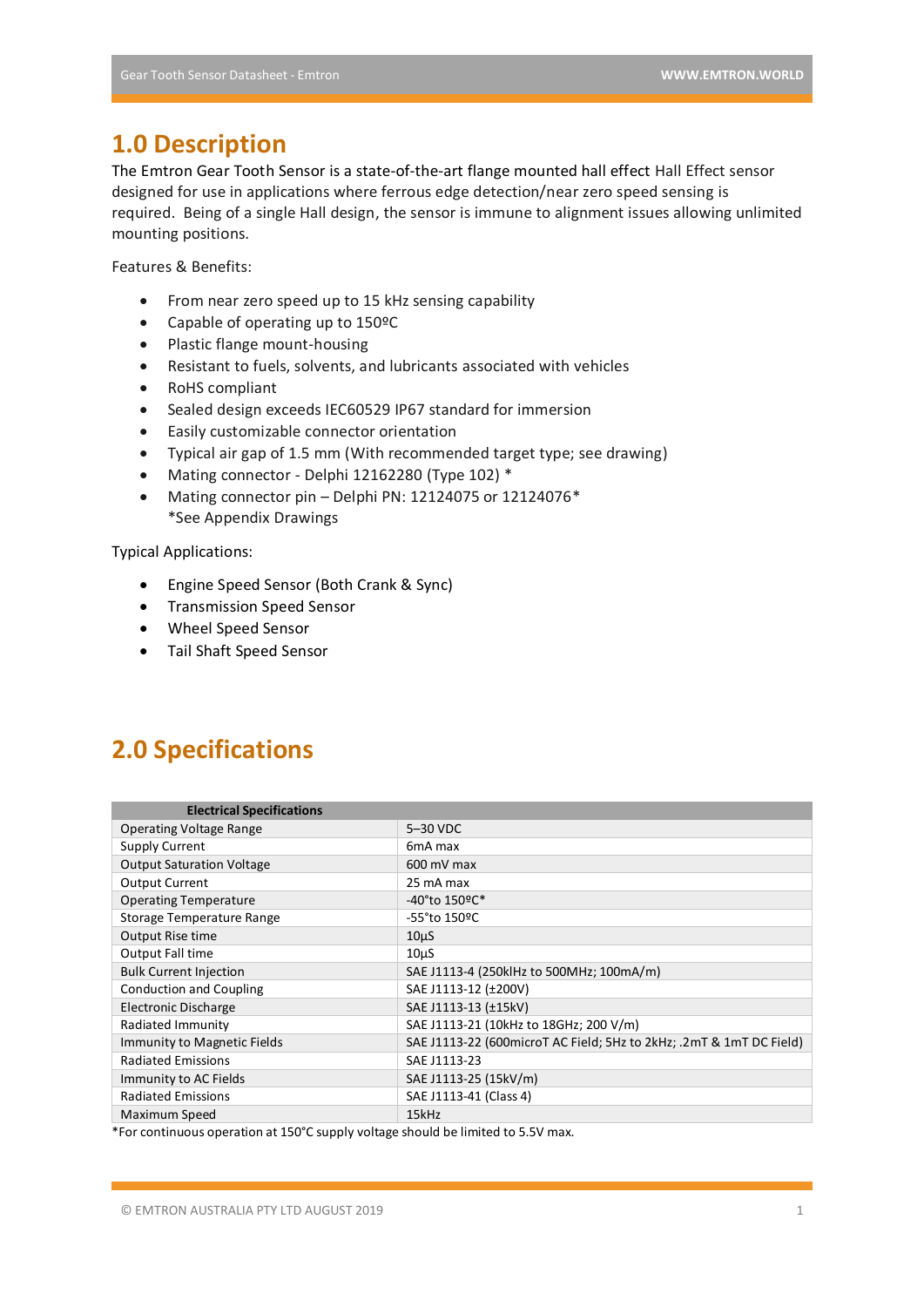| <b>Environmental Specifications</b> |                                                   |
|-------------------------------------|---------------------------------------------------|
| Water Immersion                     | IEC60529 IP67                                     |
| Dust, Sand and Gravel Bombardment   | SAE J400 JUN80                                    |
| Vibration                           | Sinusoidal vibration max 15g's from 40 to 2000 Hz |
| Mechanical Shock                    | 18 shocks at 50g's 11ms per Mil Std 202F (94.4C)  |

| <b>Mechanical Specifications</b> |                                           |
|----------------------------------|-------------------------------------------|
| Air gap                          | $1.5 \text{ mm}$                          |
| Max Installation Torque          | 50 in-lbs (for a 1/4 - 20 bolt or M6 X 1) |

# 2.1 Dimensions:

#### Inches (mm)

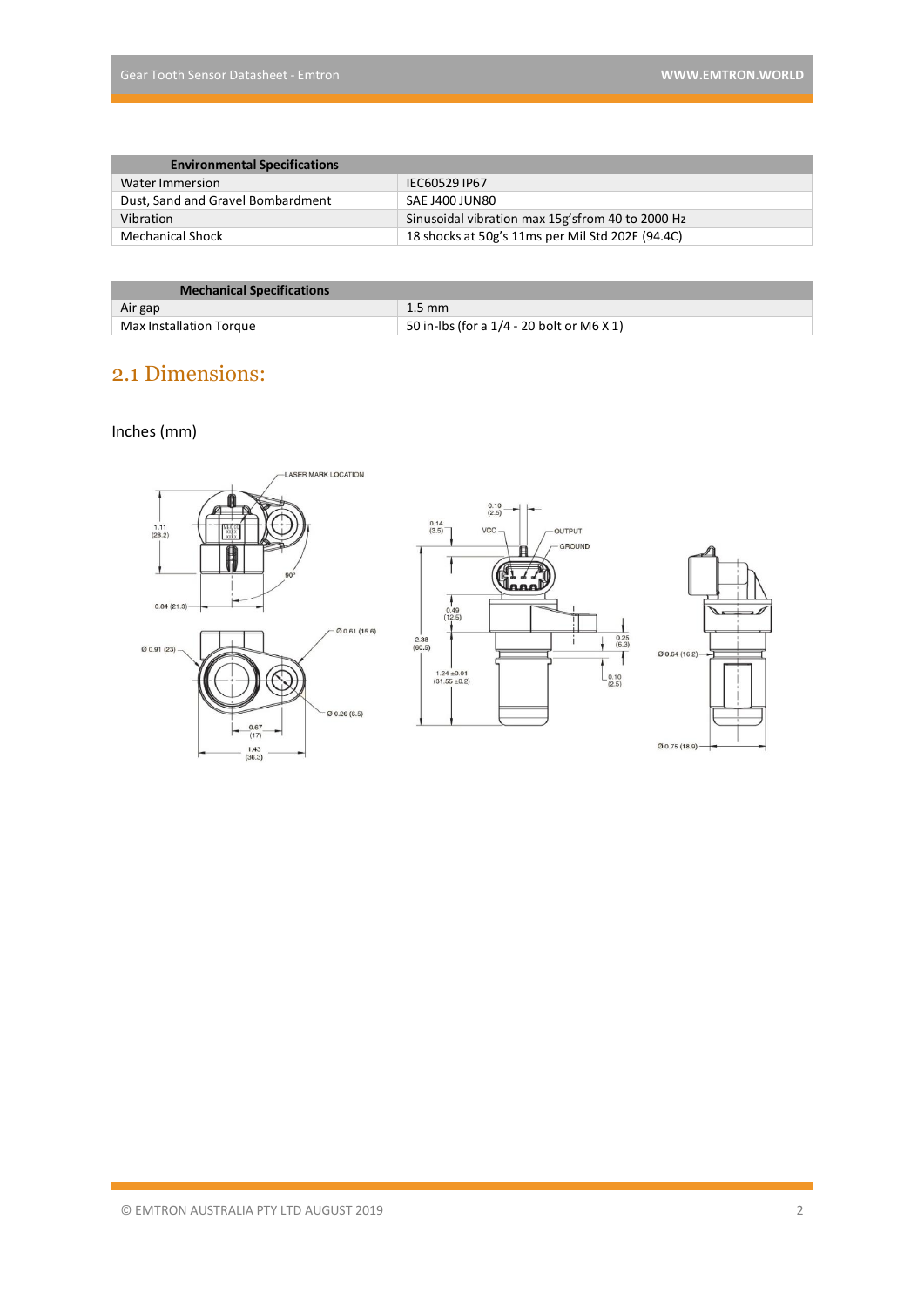### 2.2 Installation:



For best results, targets should be produced from low carbon cold rolled steel. Other factors that influence sensor performance include gear tooth height and width, space between teeth, shape of the teeth and thickness of the target.

As a general guideline, consider a target within the following minimum parameters.

| <b>Tooth Height (Min)</b> | Tooth Width (Min) | Distance Between Teeth (Min) | <b>Target Thickness (Min)</b> |
|---------------------------|-------------------|------------------------------|-------------------------------|
| $0.200''$ (5.0mm)         | $0.100''$ (2.5mm) | $0.400''$ (10mm)             | $0.250''$ (6.35mm)            |

#### 2.3 Wiring:

| <b>Plug Pin</b> | <b>Sensor Pin</b> | <b>ECU Connection</b>                                  |
|-----------------|-------------------|--------------------------------------------------------|
| $\mathbf{A}$    | <b>VCC</b>        | CAS 8V or 5V VRef                                      |
|                 | <b>OUTPUT</b>     | Available Crank/Sync/Digital Input                     |
|                 | <b>GROUND</b>     | <b>GND</b><br>(Do not connect to OV Ref sensor ground) |

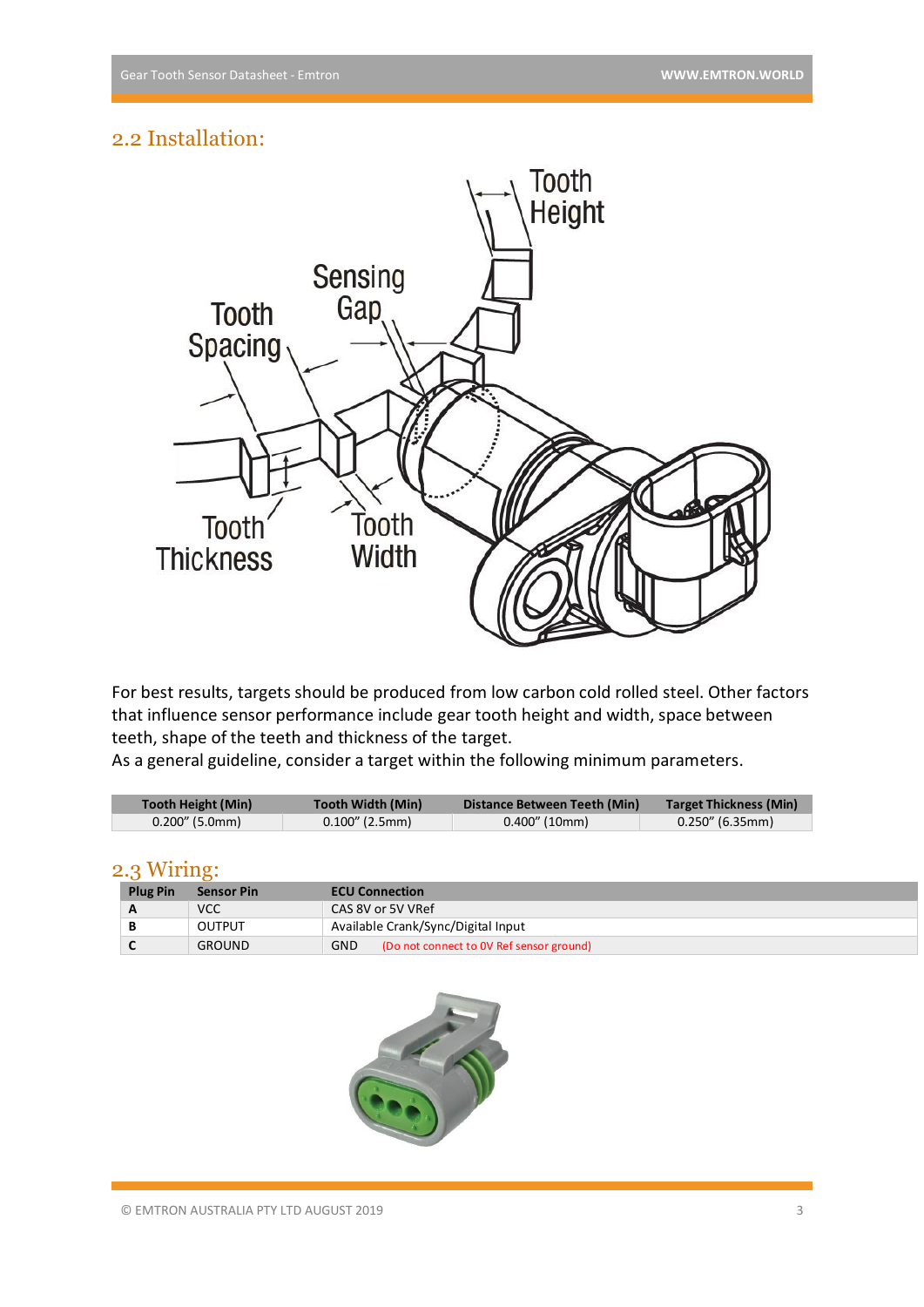## 2.4 Appendix Drawings:

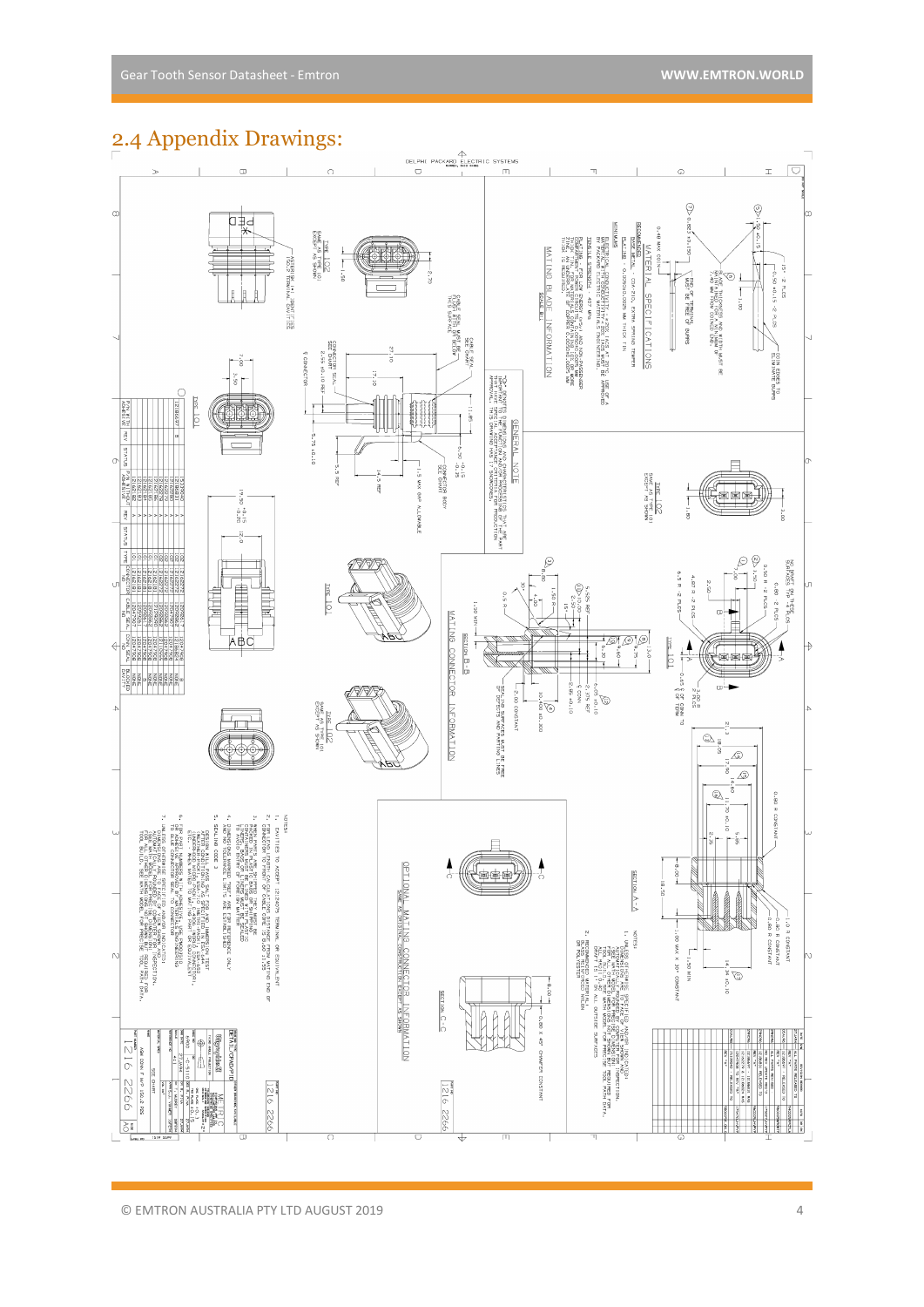